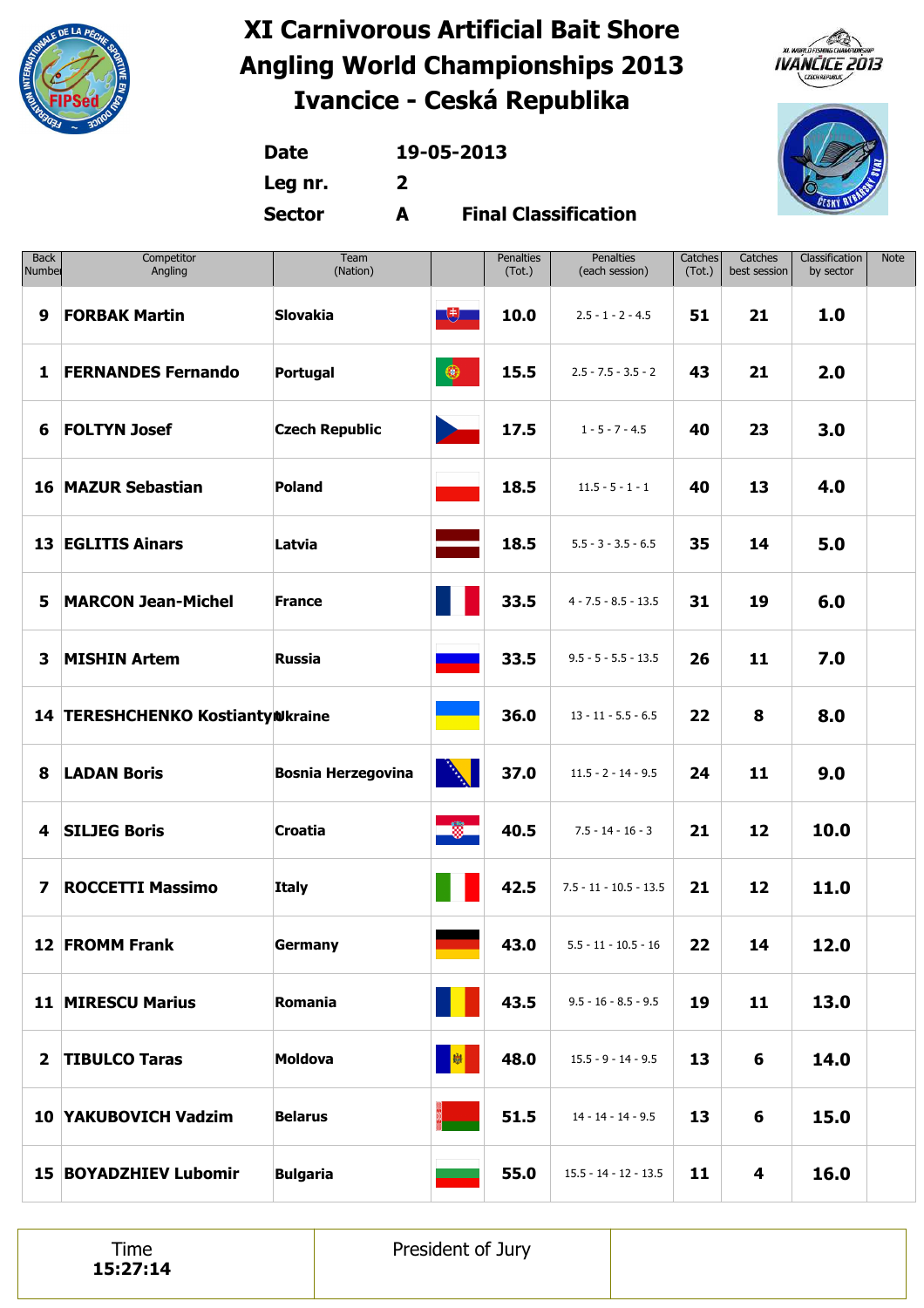





**Date 19-05-2013 Leg nr. 2**

**Sector B**

**Final Classification**

| <b>Back</b><br>Number   | Competitor<br>Angling        | Team<br>(Nation)          |            | Penalties<br>(Tot.) | <b>Penalties</b><br>(each session) | Catches<br>(Tot.) | Catches<br>best session | Classification<br>by sector | Note |
|-------------------------|------------------------------|---------------------------|------------|---------------------|------------------------------------|-------------------|-------------------------|-----------------------------|------|
|                         | <b>15 VOROBEV Alexandre</b>  | <b>Russia</b>             |            | 13.5                | $7 - 2 - 1.5 - 3$                  | 43                | 14                      | 1.0                         |      |
| 4                       | <b>LASTRIC Petar</b>         | <b>Bosnia Herzegovina</b> |            | 20.5                | $5.5 - 1 - 3.5 - 10.5$             | 42                | 16                      | 2.0                         |      |
|                         | 16 KUZMIC Hrvoje             | <b>Croatia</b>            | <u>ng </u> | 26.5                | $8.5 - 3 - 1.5 - 13.5$             | 36                | 12                      | 3.0                         |      |
| 9                       | <b>DZILNA Igors</b>          | Latvia                    |            | 27.0                | $11 - 10.5 - 3.5 - 2$              | 32                | 10                      | 4.0                         |      |
| 8                       | <b>BORCHERT Gerd</b>         | <b>Germany</b>            |            | 28.5                | $2.5 - 5 - 6 - 15$                 | 37                | 20                      | 5.0                         |      |
| 1                       | <b>DESPALIN Eric</b>         | <b>France</b>             |            | 31.5                | $11 - 10.5 - 5 - 5$                | 29                | 10                      | 6.5                         |      |
| 5                       | <b>SMATANA Juraj</b>         | <b>Slovakia</b>           | $\Box$     | 31.5                | $11 - 5 - 10.5 - 5$                | 29                | 10                      | 6.5                         |      |
| 7                       | <b>BUZATU Sabin</b>          | Romania                   |            | 32.0                | $4 - 5 - 15.5 - 7.5$               | 33                | 19                      | 8.0                         |      |
| $\overline{\mathbf{2}}$ | <b>VOKAL Pavel</b>           | <b>Czech Republic</b>     |            | 34.0                | $5.5 - 7.5 - 10.5 - 10.5$          | 29                | 14                      | 9.0                         |      |
|                         | <b>12 KOWALSKI Daniel</b>    | <b>Poland</b>             |            | 35.0                | $16 - 10.5 - 7.5 - 1$              | 25                | 9                       | 10.0                        |      |
|                         | <b>10 MATSUIEV Andrii</b>    | <b>Ukraine</b>            |            | 36.0                | $13 - 7.5 - 10.5 - 5$              | 26                | $\boldsymbol{9}$        | 11.0                        |      |
|                         | <b>6 KANARSKIY Yevgeniy</b>  | <b>Belarus</b>            |            | 38.0                | $2.5 - 14.5 - 10.5 - 10.5$         | 32                | 20                      | 12.0                        |      |
| $\mathbf{3}$            | <b>GHIBAUDO Massimiliano</b> | Italy                     |            | 39.0                | $1 - 10.5 - 14 - 13.5$             | 38                | 27                      | 13.0                        |      |
|                         | 11 BOYKOV Plamen             | <b>Bulgaria</b>           |            | 44.5                | $15 - 14.5 - 7.5 - 7.5$            | 19                | 6                       | 14.0                        |      |
|                         | 13 CARMO Josè                | Portugal                  | $\bullet$  | 50.5                | $14 - 13 - 13 - 10.5$              | 19                | $\overline{\mathbf{z}}$ | 15.0                        |      |
|                         | 14 SALINSKI Vladimir         | <b>Moldova</b>            | 圆          | 56.0                | $8.5 - 16 - 15.5 - 16$             | 15                | 12                      | 16.0                        |      |

Time **15:27:14** President of Jury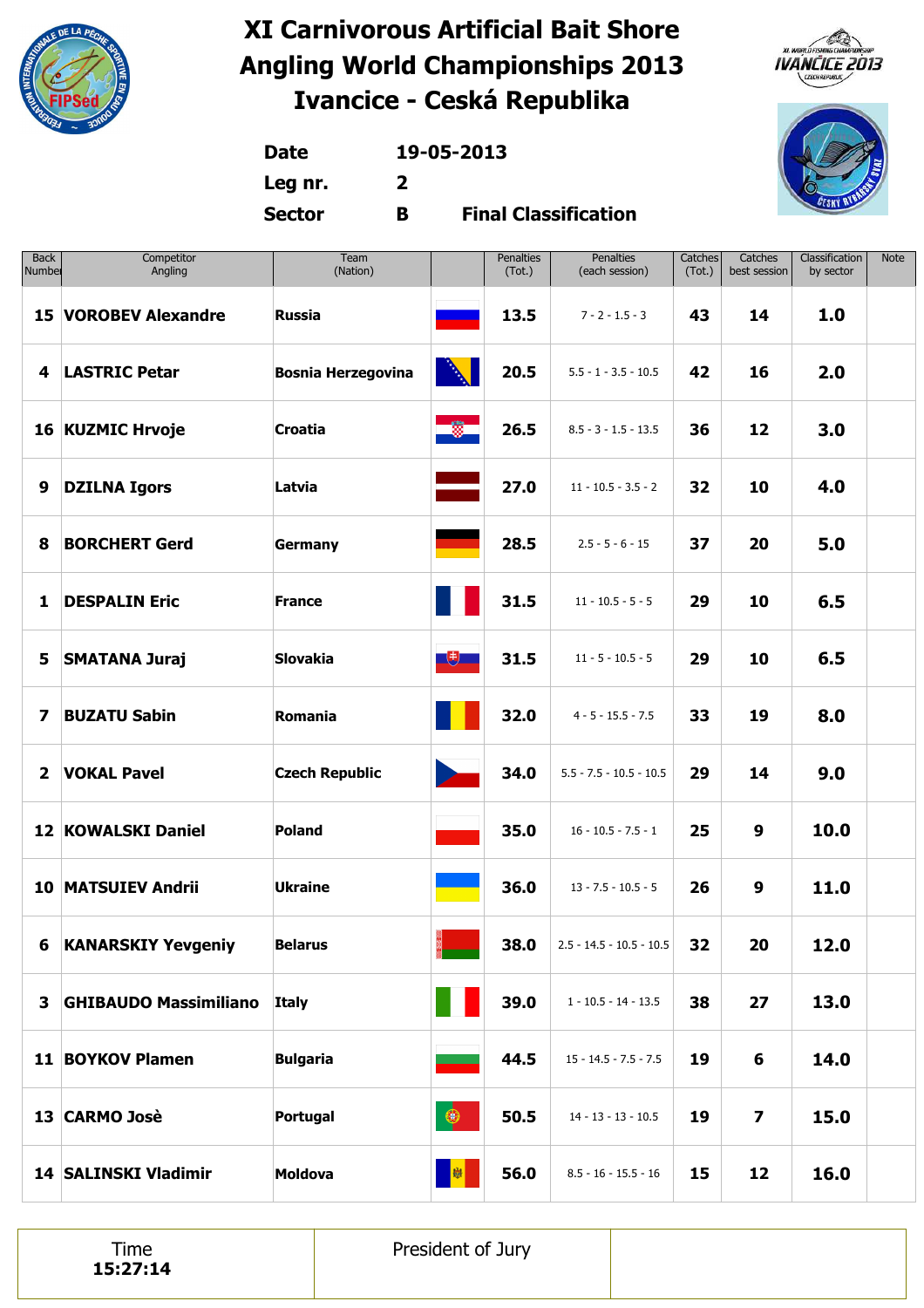





**Date 19-05-2013**

**Leg nr. 2**

**Sector C**

**Final Classification**

| <b>Back</b><br>Number   | Competitor<br>Angling        | Team<br>(Nation)          |             | <b>Penalties</b><br>(Tot.) | Penalties<br>(each session) | Catches<br>(Tot.) | Catches<br>best session | Classification<br>by sector | Note |
|-------------------------|------------------------------|---------------------------|-------------|----------------------------|-----------------------------|-------------------|-------------------------|-----------------------------|------|
| $\mathbf{2}$            | <b>POISS Kaspars</b>         | Latvia                    |             | 15.5                       | $8 - 5.5 - 1 - 1$           | 36                | 14                      | 1.0                         |      |
| 9                       | <b>CEPELÁK Tomas</b>         | <b>Czech Republic</b>     |             | 24.5                       | $5 - 15.5 - 2 - 2$          | 27                | 11                      | 2.0                         |      |
| 1                       | <b>POTYLYTSKYI Denis</b>     | <b>Ukraine</b>            |             | 25.5                       | $3 - 3.5 - 6.5 - 12.5$      | 24                | 11                      | 3.0                         |      |
|                         | <b>14 HORNAK Peter</b>       | <b>Slovakia</b>           | $\Box$      | 25.5                       | $13.5 - 1 - 8 - 3$          | 23                | 10                      | 4.0                         |      |
|                         | <b>12 MUIN Giacomo</b>       | <b>Italy</b>              |             | 26.5                       | $2 - 8 - 11.5 - 5$          | 24                | 13                      | 5.0                         |      |
| 4                       | <b>GETOV Georgi</b>          | <b>Bulgaria</b>           |             | 27.5                       | $7 - 11.5 - 4 - 5$          | 24                | 9                       | 6.0                         |      |
| 3                       | <b>LIPINSKI Andrzej</b>      | <b>Poland</b>             |             | 28.0                       | $5 - 11.5 - 3 - 8.5$        | 25                | 10                      | 7.0                         |      |
| 6                       | <b>BARBOSA Jorge</b>         | Portugal                  | $\bigcirc$  | 35.0                       | $1 - 14 - 11.5 - 8.5$       | 24                | 17                      | 8.0                         |      |
| $\overline{\mathbf{z}}$ | <b>MATIJAŠIC Mario</b>       | Croatia                   | <u>is g</u> | 36.0                       | $9 - 8 - 6.5 - 12.5$        | 18                | $\overline{\mathbf{z}}$ | 9.0                         |      |
|                         | <b>15 BORCHERT Carsten</b>   | <b>Germany</b>            |             | 36.0                       | $16 - 2 - 9.5 - 8.5$        | 15                | 9                       | 10.0                        |      |
|                         | <b>16 VLASIU Radu Traian</b> | Romania                   |             | 36.5                       | $10 - 8 - 13.5 - 5$         | 16                | 6                       | 11.0                        |      |
|                         | 8 ZHDANOV Sergey             | <b>Russia</b>             |             | 37.5                       | $13.5 - 3.5 - 5 - 15.5$     | 17                | $\overline{\mathbf{z}}$ | 12.0                        |      |
|                         | 13 SEDAKOV Eugen             | <b>Belarus</b>            |             | 41.0                       | $13.5 - 5.5 - 13.5 - 8.5$   | 14                | 6                       | 13.0                        |      |
|                         | 5 CORCEBAS Alexandru         | <b>Moldova</b>            | <b>B</b>    | 44.5                       | $5 - 11.5 - 15.5 - 12.5$    | 14                | 10                      | 14.0                        |      |
|                         | 11 VRZIC Igor                | <b>Bosnia Herzegovina</b> | A           | 51.5                       | $11 - 15.5 - 9.5 - 15.5$    | 8                 | 5                       | 15.0                        |      |
|                         | <b>10 HOUPIN Nicolas</b>     | <b>France</b>             |             | 53.0                       | $13.5 - 11.5 - 15.5 - 12.5$ | 8                 | 4                       | 16.0                        |      |

Time **15:27:15** President of Jury